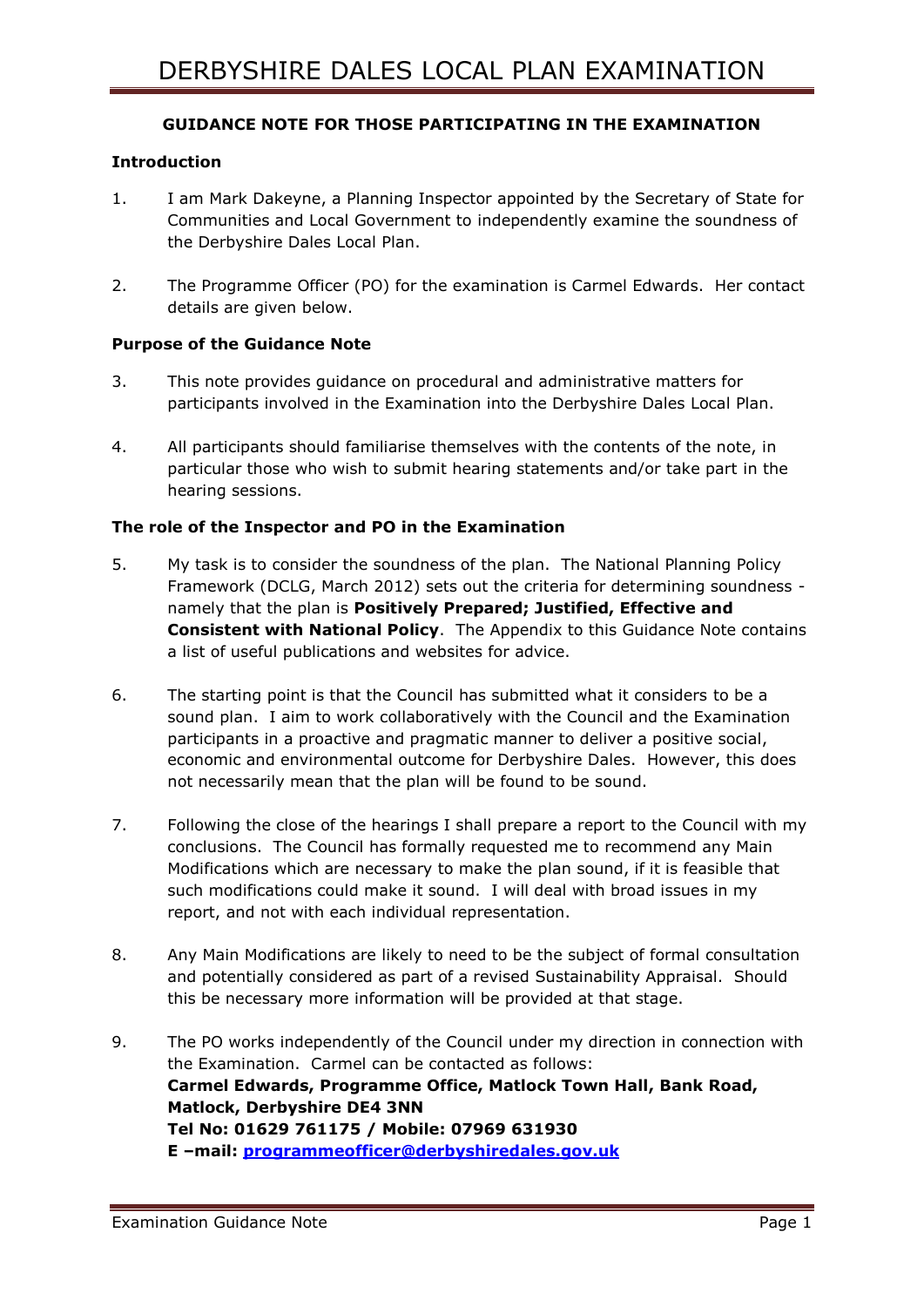- 10. The main tasks of the PO are to act as a channel of communication between all parties and myself; to liaise with the parties to ensure the smooth running of the Examination; to ensure that all documents received are recorded and distributed; and to keep the Examination Library up to date. Copies of the Examination documents are on the Council's webpage (see below). Any participant who does not have access to the internet should contact Carmel so that alternative arrangements can be made.
- 11. Any procedural questions or other matters that you wish to raise with me prior to the hearing sessions should be made through Carmel. Please let her know if you have any specific needs in relation to attendance/participation at the hearing sessions.

# **Progressing your representations on the plan**

- 12. At the time of making their representation many representors indicated whether their views should be dealt with in a written form or whether they feel that they need to come and discuss them orally at a hearing session. Both methods will carry the same weight and I shall have equal regard to views put at a hearing or in writing. Attendance at a hearing session will only be useful and helpful to me if you wish and need to participate in a debate and are seeking a specific change to the plan.
- 13. A Schedule of Matters and Issues for the Examination and on which the soundness of the plan depends will be prepared shortly having regard to the Council's responses to my preliminary questions. A summary of the likely matters and issues is attached to this note. For each Issue there will be specific questions. These questions are likely to form the basis of the discussion at the hearing sessions and should also be the basis on which written hearing statements, to be submitted in advance of the hearings, are prepared. The hearings are open to all to observe, but only those who have previously made representations relevant to the matters being considered, and have indicated that they want to participate, will be allowed to speak.

# **Dates for Hearing Sessions**

- 14. The hearing sessions (which are part of the overall Examination) will open on **Tuesday 9 May 2017**, the first week of sessions (Stage 1) taking place on 9, 10 and 11 May. They will take place in the Committee Room, Matlock Town Hall, Bank Road, Matlock, Derbyshire DE4 3NN. Information about further hearing sessions (Stage 2) will be publicised as soon as these have been arranged.
- 15. The programme indicating the matters to be discussed at each hearing session will be based on the Schedule of Matters and Issues. Information concerning the programme will follow as set out below.
- 16. Stage 1 of the hearings will deal with matters such as legal and procedural requirements; the spatial strategy; strategic policies; and the housing requirement. Stage 2 of the hearings will deal with site allocations probably on a settlement by settlement basis.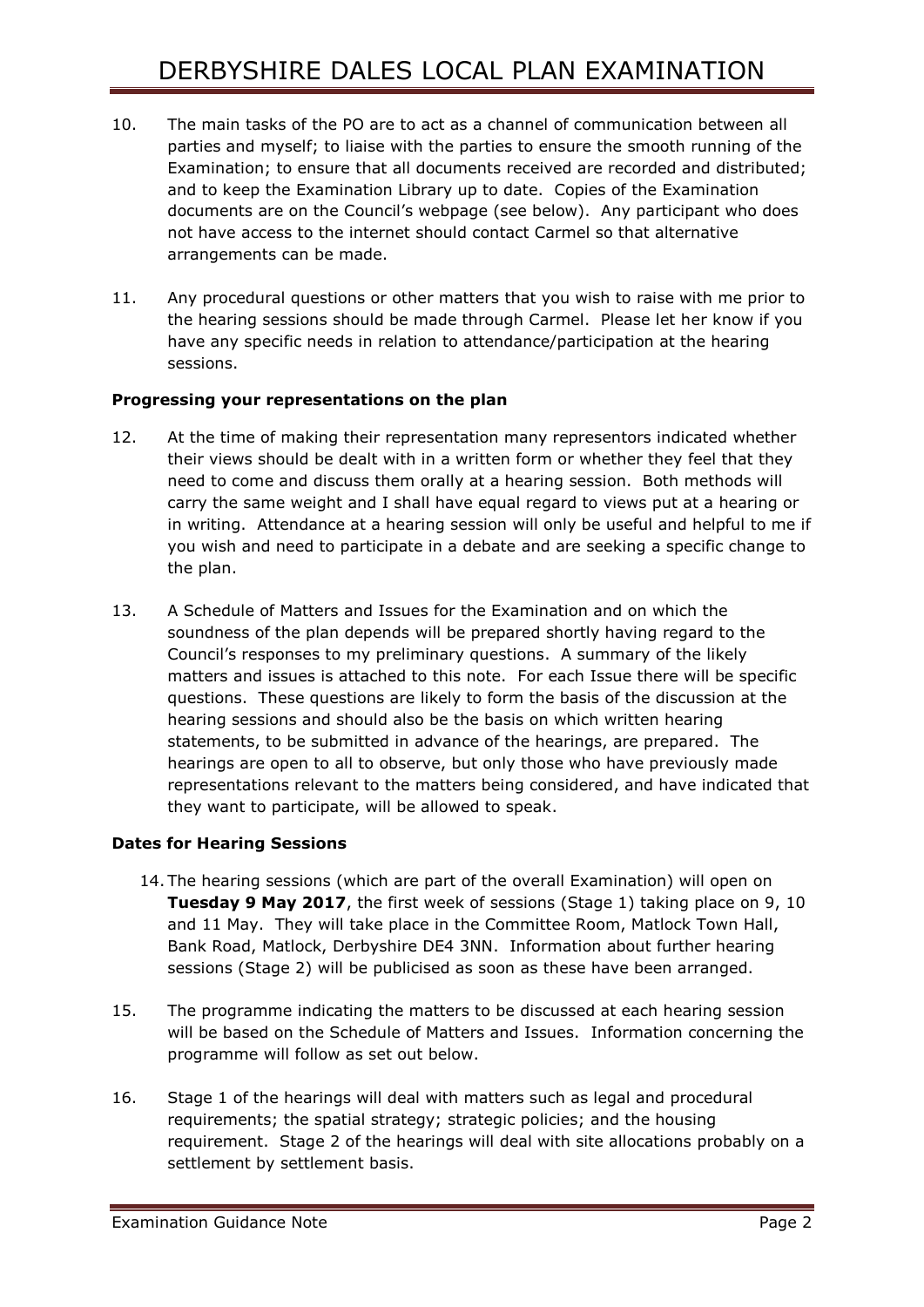## **The hearing sessions and hearing statements**

- 17. Each matter will be the subject of separate discussion, although the discussion on some Matters may take place over several hearing sessions and at other sessions several Matters will be discussed consecutively. The hearings will take the form of a roundtable discussion which I shall lead. They will not involve the formal presentation of cases by participants or cross-examination. I shall take account of all written representations already submitted and it is not the purpose of the hearings for these to be repeated. The Schedule of Matters and Issues will be prepared by mid-March and will form the agenda for each session. **Preparation of statements should not commence until this stage when participants at each hearing will also be confirmed.**
- 18. The hearings will be inquisitorial, rather than adversarial. I shall endeavour to progress them in an effective and efficient manner. As part of that process, it is my aim to minimise the amount of material necessary to come to informed conclusions on the issues of soundness. In that way I will conduct a focussed series of hearings and, in turn, produce a short, focussed report.
- 19. The Council is required to produce a hearing statement for each of the Matters in which it should seek to answer each of the individual questions set out in the list of Matters and Issues. Other representors may also submit hearing statements on the Matters, Issues and Questions of relevance to their original representation, although it is not a requirement.
- 20. Hearing statements should be a maximum of 3000 words for each Matter but I anticipate that many will not need to be as long as this. The word limit does not include Appendices but these should only be included where directly relevant and necessary and should also be as succinct as possible. Statements should be simply stapled rather than bound.
- 21. In preparing statements you should only answer the specific questions of relevance to your original representation whilst clearly identifying the number(s) of the question(s) you are seeking to answer. In addition to answering the relevant question(s) where a representor is seeking a specific change to the plan in order to make it sound it would be helpful for suggested wording for the change to be set out in the hearing statement. However, this is only likely to be possible/appropriate for representors seeking a limited and focussed change to the plan. In answering the questions, and insofar as it is relevant, participants may particularly wish to refer to the documents which the Council has submitted to the Examination.
- 22. One paper copy and an electronic version of each hearing statement in relation to the Stage 1 hearings should be submitted to the PO **by 17:00 on Wednesday 12 April 2017**. Unless there are exceptional circumstances is it unlikely that late submissions will be accepted. Apart from these hearing statements no other written evidence will be accepted unless I specifically request it. Hearing statements will be posted on the Examination webpage, so that they are available to all participants and anyone else who wishes to read them. Because they will be available in this way, they will not be circulated directly to participants.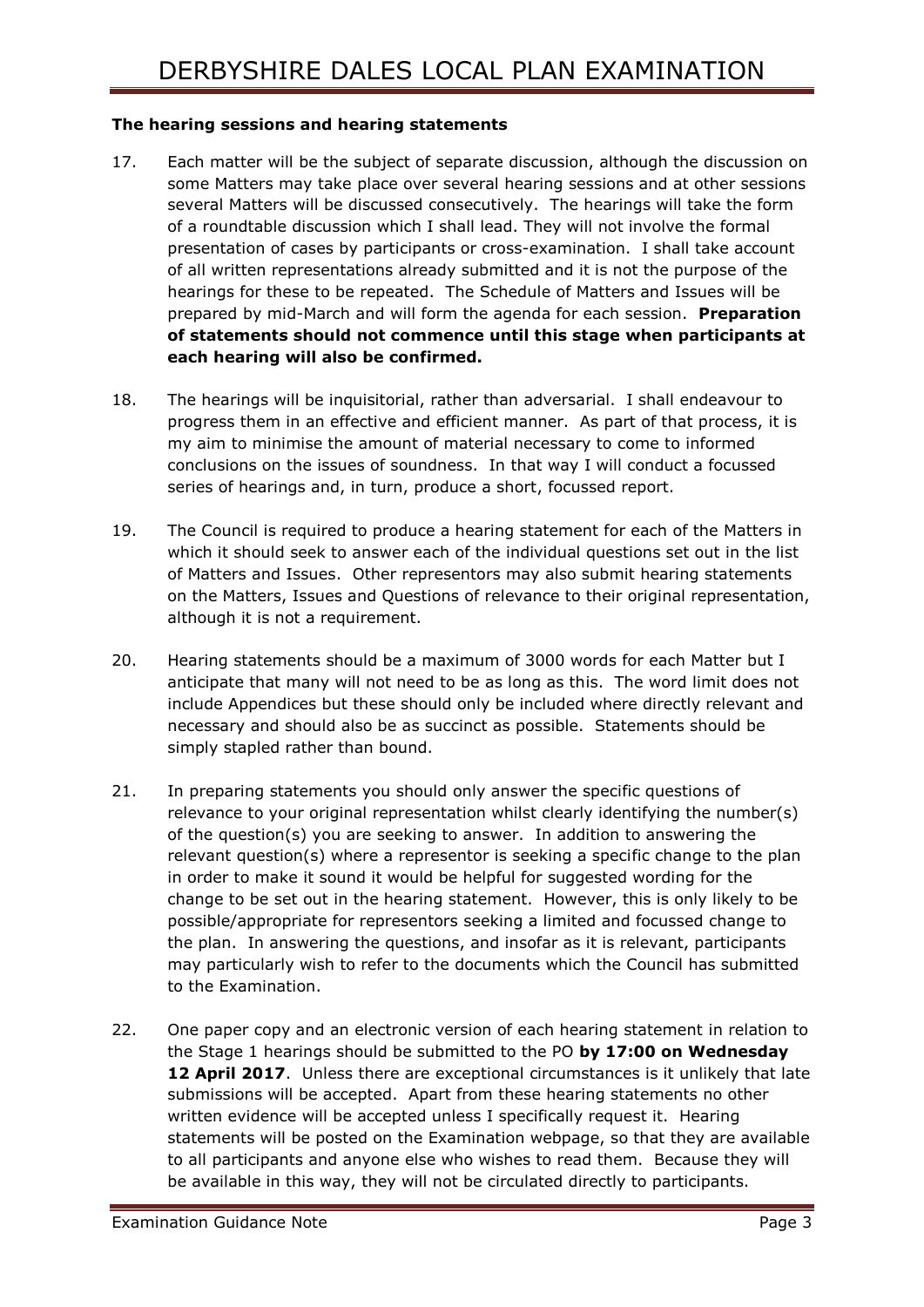However, anyone who is unable to access them on the webpage may request copies from the PO.

### **The hearing programme**

- 23. The programme for Stage 1 of the hearings will be finalised and circulated by mid-March. Detailed agendas will be circulated a few days in advance of each hearing. It will also be possible to check the programme, agendas and progress of the hearings on the web site or by contacting the PO, once details are published.
- 24. There will be a morning and afternoon hearings on each day with sessions likely to start at 09.30 hours and 13.30 hours. Each session will run for about 3 hours although there will be comfort breaks mid-morning and mid-afternoon.

#### **The Examination Website**

- 25. The Examination Library is accessible from the Examination web site: [http://www.derbyshiredales.gov.uk/planning-a-building-control/local-plan-2015-](http://www.derbyshiredales.gov.uk/planning-a-building-control/local-plan-2015-16/local-plan-examination/examination-library) [16/local-plan-examination/examination-library](http://www.derbyshiredales.gov.uk/planning-a-building-control/local-plan-2015-16/local-plan-examination/examination-library)
- 26. This contains Core Documents, the Council's evidence and documents which have been produced during the Examination, including my questions to the Council and the Council's responses. If you have difficulties accessing the Library please contact the PO. It is not necessary to attach extracts of these documents to hearing statements as they are already Examination documents.

#### **Site visits**

27. Insofar as I consider it necessary to my assessment of the soundness of the plan I shall visit sites and areas referred to in the representations before, during, or after the hearings. I will do these on an unaccompanied basis unless I find that I need to go onto private land.

## **And finally….**

- 25. I emphasise:
	- I shall have equal regard to views put orally or in writing;
	- the need for succinctness please respect the letter and spirit of the 3,000 word limit in hearing statements with only limited and directly relevant appendices;
	- that you must meet the 12 April 2017 deadline for the submission of hearing statement(s) for the Stage 1 hearings;
	- that your hearing statement(s) should focus on answering the questions I pose in the *Schedule of Matters, Issues and Questions*.

*Mark Dakeyne*

INSPECTOR

February 2017